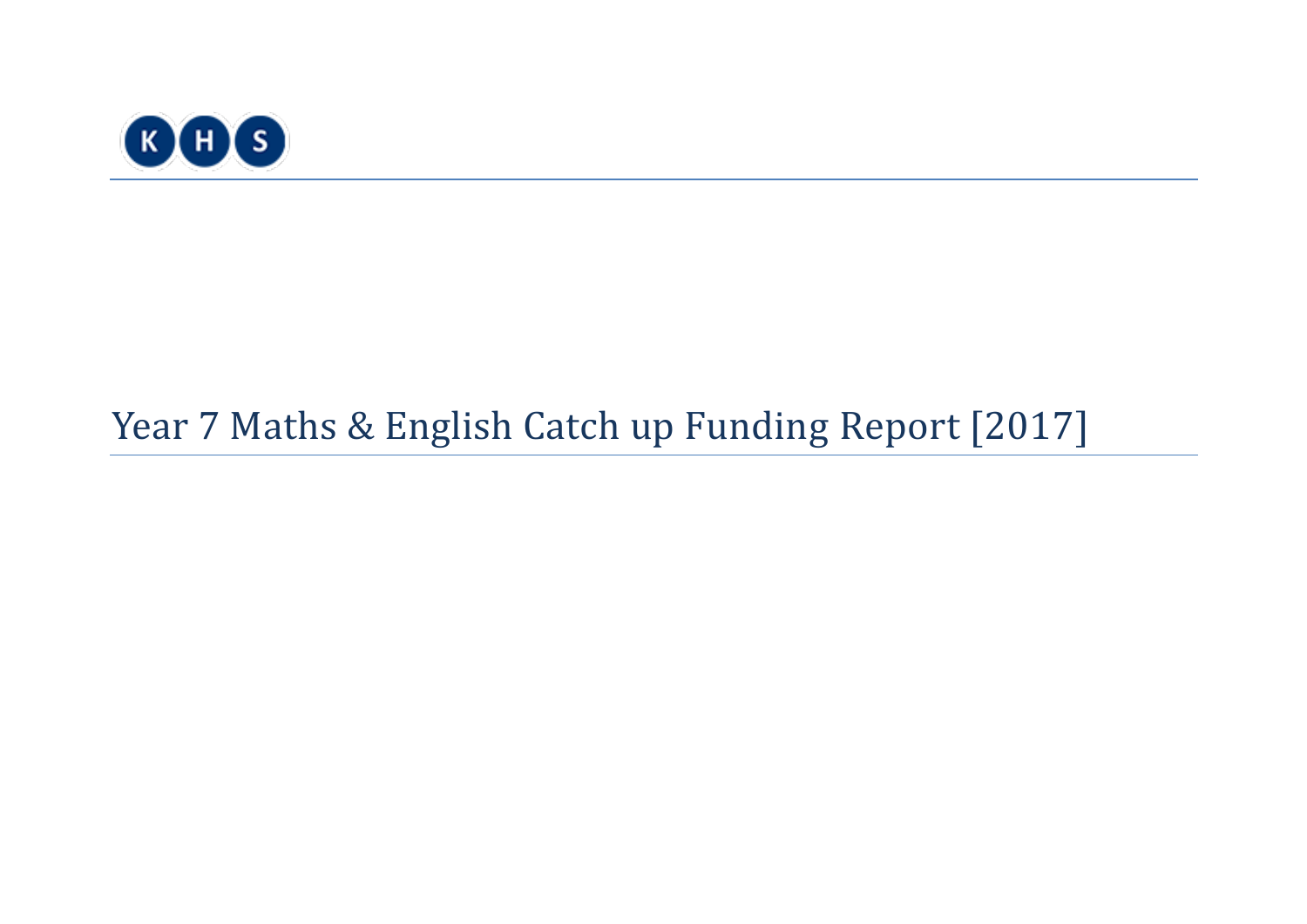## **Contents**

- 1. **Overview**
- **2. Expenditure for 2016/2017**
- **3. Deployment and Interventions used**
- **4. Catch up Funding Plan 2017/2018**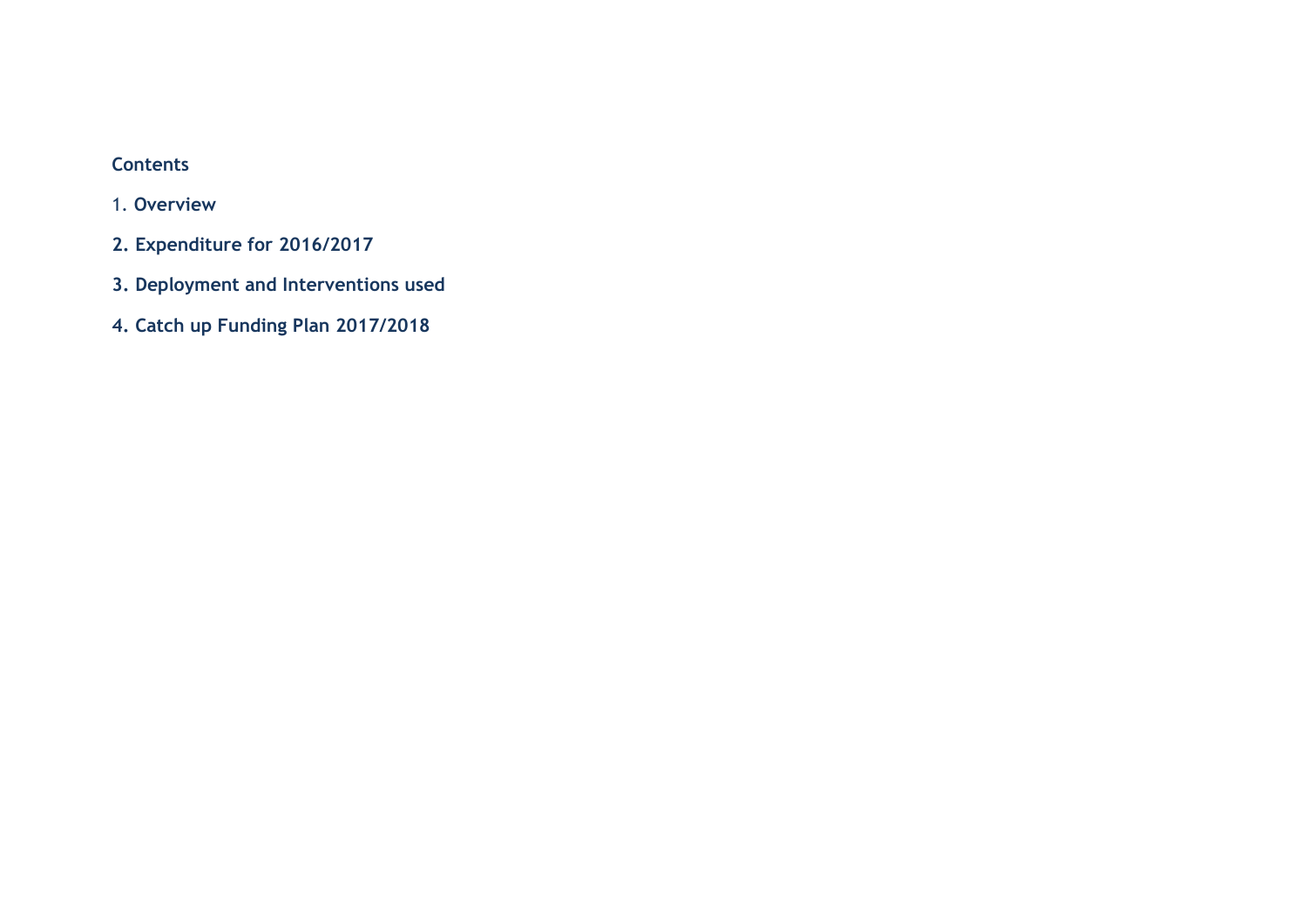#### 1. **Overview**

The Literacy and numeracy catch up funding provides schools with addition funding to support children who performed below national expectations at KS2 in English and Maths. It is provided to all state funded schools with a Year 7 cohort.

Kesgrave High School received **£24,000** for the academic year 2016/2017. This was the **same** allocation of money received as in 2015/2016 but with a significant increase in the number of students the money is being used for. The table below shows the increase in the number of students:

|           | <b>Below expectations in Maths</b> | <b>Below expectations in English</b> | Below expectations in English and<br><b>Maths</b> |
|-----------|------------------------------------|--------------------------------------|---------------------------------------------------|
| 2015/2016 | 1 Q<br>--                          |                                      | <u>_ _</u>                                        |
| 2016/2017 | 42                                 | 38                                   | 44                                                |

#### **2. Expenditure for 2016/2017**

Kesgrave High School is determined to support students who have not made national expected standards. This ensures that core skills are developed. This is to embed success in English and Maths, but also so that students can be successful across a diverse and rich range of subjects with a core literacy and numeracy base.

**Intervention groups:** There has been an increase in the number of intervention strategies put in place to enable more individual target setting to take place so that areas of weakness can be developed and strengthened. This includes the use of extra sessions within mathematics held in morning registration and PSHE sessions, use of the lean on me help club, use of literacy ambassadors - £10,000

**Revision materials** – The use of revision guides specifically targeting KS3 material will enable individual help to be gained in conjunction with teaching within the classroom. Alongside this a new scheme of work has been in place with the whole of Year 7 within Mathematics to promote mastery in Mathematics. This includes the production of individualised tests using Pixl materials and CGP spag support and access E-chalk software and material. - £9,000

**Linking with leadership within SEND Department** – To increase the flow of information and collation of interventions with the lowest scoring individuals at KS2 and resources needed to increase their confidence in numeracy and literacy. - £5000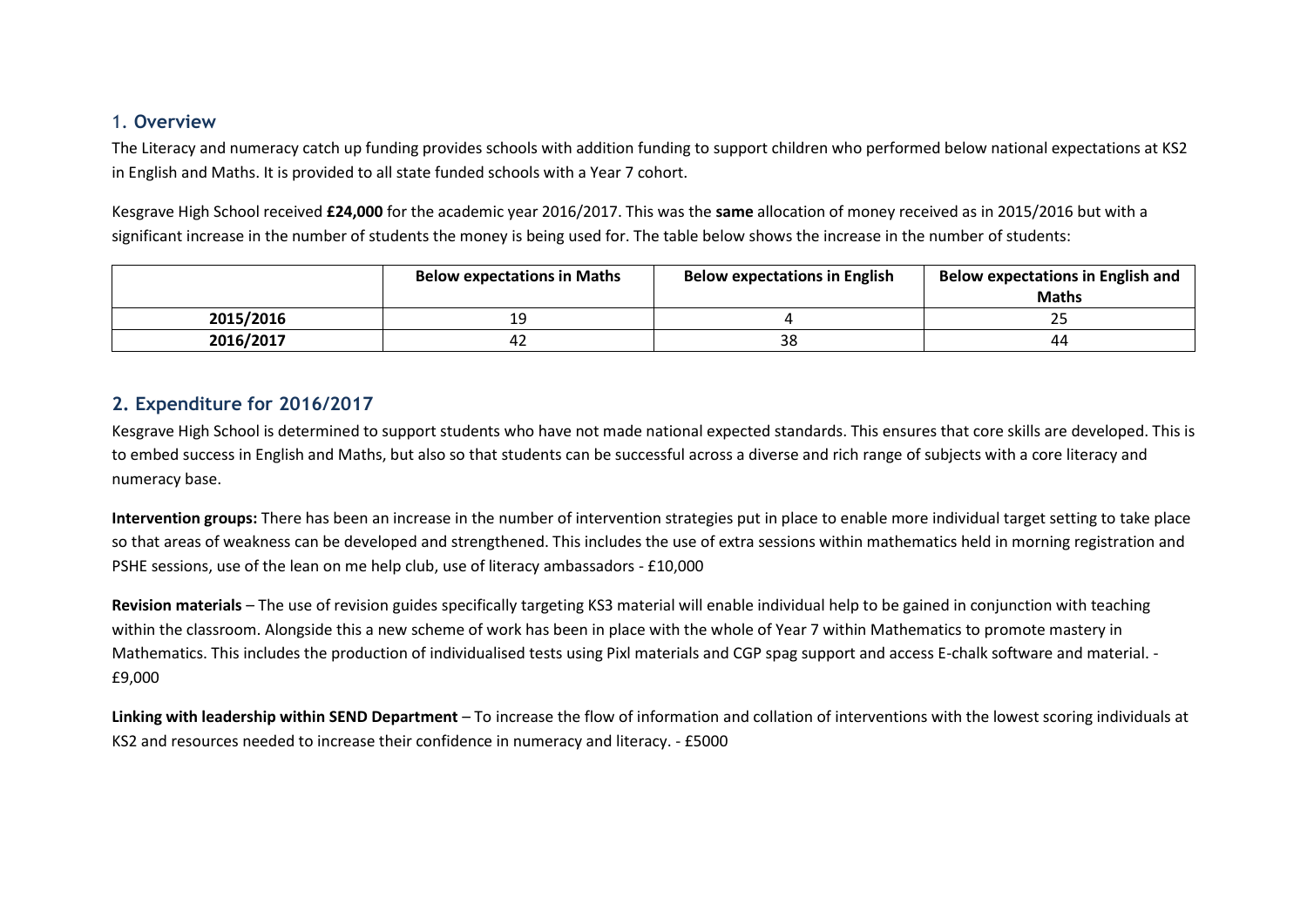# **3. Impact assessment**

| <b>Strategy</b>                            | <b>Cost</b> | Impact                                                                                                                                                                                                                                                                                                                                                                                                                                                                                                                                                                                                                                                                                                                                                                                                                                                                                                                                                                                                                                                                                                                                                              |
|--------------------------------------------|-------------|---------------------------------------------------------------------------------------------------------------------------------------------------------------------------------------------------------------------------------------------------------------------------------------------------------------------------------------------------------------------------------------------------------------------------------------------------------------------------------------------------------------------------------------------------------------------------------------------------------------------------------------------------------------------------------------------------------------------------------------------------------------------------------------------------------------------------------------------------------------------------------------------------------------------------------------------------------------------------------------------------------------------------------------------------------------------------------------------------------------------------------------------------------------------|
| <b>Intervention Groups</b>                 | £10,000     | Within Mathematics this has impacted positively on the students. From KS2 ranking to End<br>of Year 7 ranking the whole group of 42 students made an average increase of 15. This<br>includes 52% making more than expected progress and 71% making expected or more<br>than expected progress<br>Kesgrave High school is committed to ensuring that this model is not a one off model and<br>that the students who did not make the expected progress are being targeted in Year 8<br>Within the group of students who were below expected starting level in both English and<br>Maths 54% made expected or more than expected progress with 34% making more than<br>expected progress. This group contained 8 students (20%) who scored within 5 marks of<br>the lowest possible score in Key Stage 2 scores and 4 of these (50% of the group) made<br>some progress but will continue to be tracked in Year 8<br>Within English exit questionnaires from the literacy ambassador programme show a 70%<br>confidence rise in their abilities.<br>For students below expected standards in English alone 25% have make expected or more<br>than expected progress. |
| <b>Revision &amp; Curriculum Materials</b> | £9000       | All students within the Catch up groups used the revision guides within lessons and the<br>online software has shown to make an impact with literacy support and SPAG.<br>Use of individualised tests were in their infancy and made some impact with the tracking of<br>students but more leadership of those is needed in future years                                                                                                                                                                                                                                                                                                                                                                                                                                                                                                                                                                                                                                                                                                                                                                                                                            |
| Linking with SEND department               | £5000       | All of the students are now monitored more closely within the SEND department and closer<br>links to English and Mathematics have been incorporated into lesson planning<br>All students settled in Year 7 and are growing in confidence within all of their lessons as<br>evidence through interviews and observations.                                                                                                                                                                                                                                                                                                                                                                                                                                                                                                                                                                                                                                                                                                                                                                                                                                            |